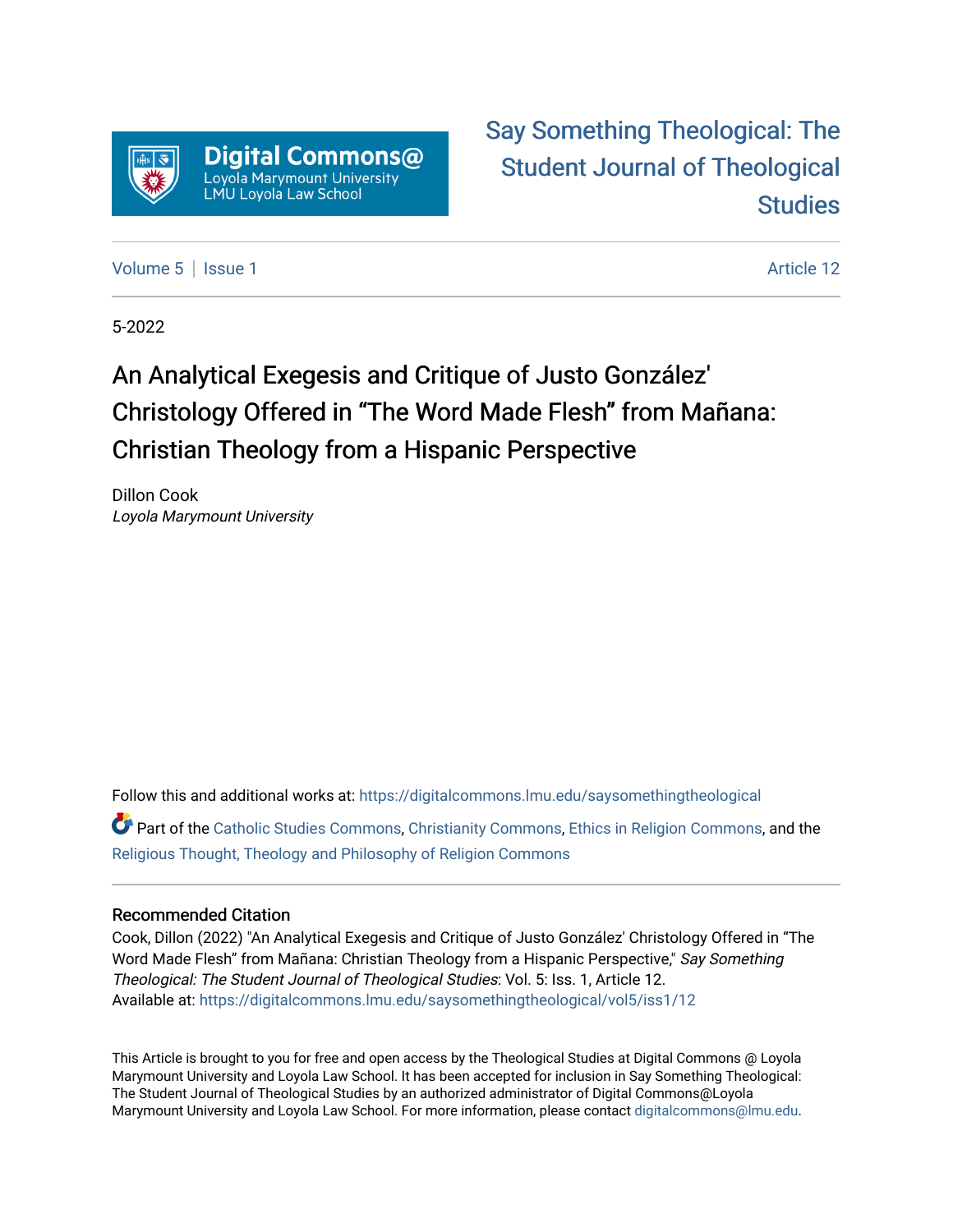

### **An Analytical Exegesis and Critique of Justo González' Christology Offered in "The Word Made Flesh" from** *Mañana: Christian Theology from a Hispanic Perspective* By Dillon Cook

**Abstract:** The following is a brief synopsis of my research concerning the Hispanic Liberation Theologian, Justo L. González' Christology rendered in one specific chapter, "The Word Made Flesh," of his book *Mañana: Christian Theology from a Hispanic Perspective*. However, it must be noted that what is argued here is limited in scope. What this is, is essentially a brief evaluative summary. González is a particular theologian that has not been read *in full* yet (including other works), therefore, González' arguments that I have critiqued may be sufficiently buttressed in other chapters post or prior to this particular chapter analyzed. Yet, it is the case, that the chapter itself isolated, manifests a fairly comprehensive account, and a worthy piece of theological/philosophical literature. Nevertheless, what occurs in the following writing is a very brief biographical introduction on González, a summary of González' main points from his chapter "The Word Made Flesh," and a reasoned evaluation of González' argument, as I have interpreted it, with my own conclusion for this work. It is observed that, (1.) González is in the process of developing/arguing from a particular theological perspective with oppressed groups in mind, particularly Hispanics in relation to spiritual/physical liberation, and (2.) he is critical of the Christian Church, primarily the early historical Christian Church (but the modern-day Christian Church is not excluded) and its *a priori* presupposing of God/humanity (as it is tethered to socio-political corruption/imperialism) set apart from the existential experience and biblical revelation of the Christ. González offers a new Christology on the latter that will be discussed below. As mentioned above, it is the case that González may argue elsewhere something at odds with my argument below. For example, in the beginning of González book *Mañana: Christian Theology from a Hispanic Perspective*, he does seem to admit that he is in great debt, and/or owes much to the Christian tradition that he has inherited. Thus, it is clear that (1.) he is existentially tethered to, and embodied in the Christian tradition/spirit in *some* form or fashion, and (2.) González heralds *some* significant type of authority within Christian Scripture. González does admit *this* in the beginning of *Mañana* which is expected and normative within the Protestant Christian community. However, I think the conclusion that I offer in the following raises some questions about González' logical consistency within this chapter. Essentially what is argued is that González has eroded the foundation that his argument stands on, thus it needs clarification and/or better buttressing for establishing his Christology. It is also argued that González doesn't *explicitly* acknowledge his own use of rational theory in his own rejuvenated argument

*Say Something Theological: The Student Journal of Loyola Marymount University Theological Studies*

*Volume 5, Issue 1, May 2022 Loyola Marymount University, Los Angeles*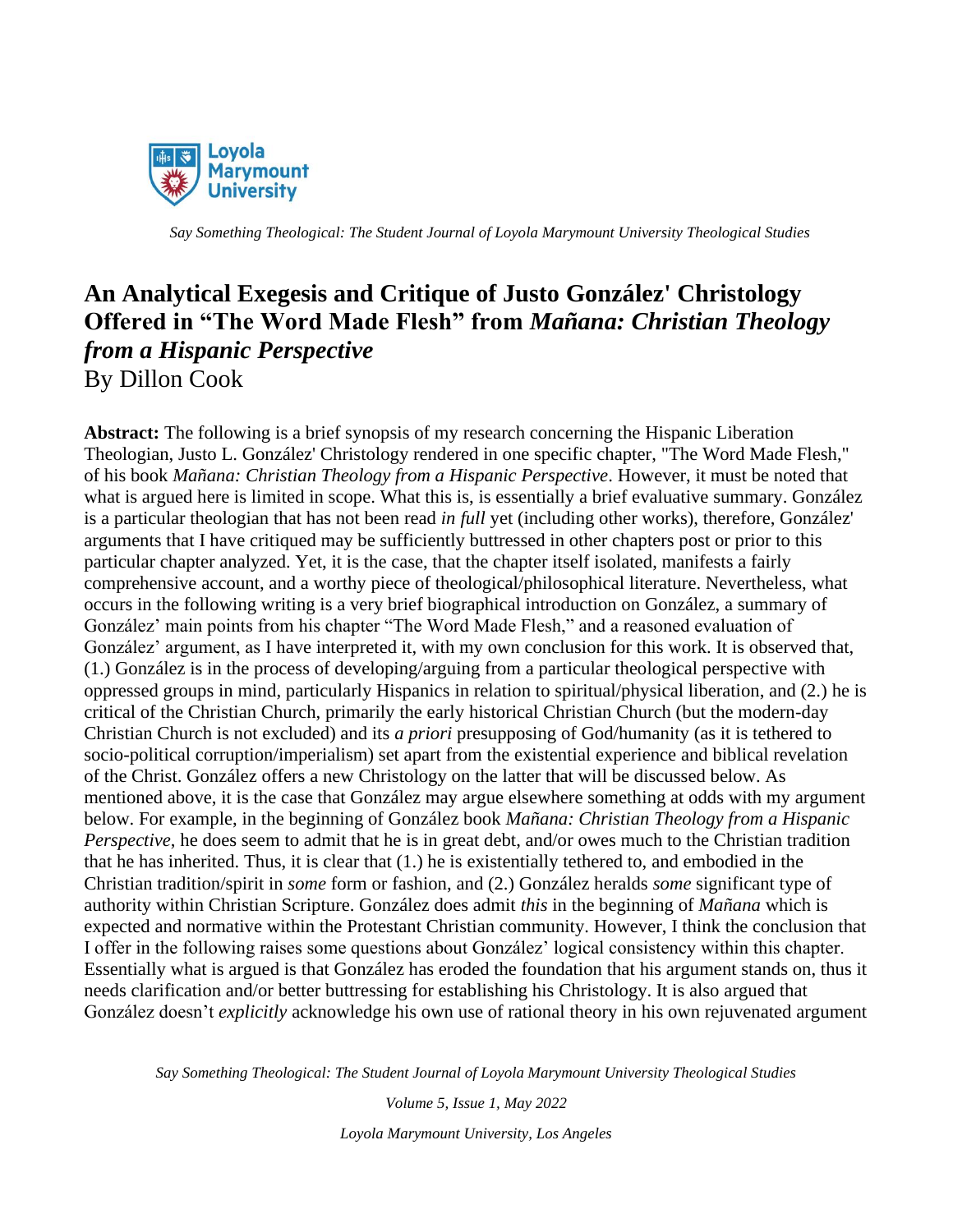

for his Christological foundation. This isn't to say that I think González is wrong; he may be right. However, his Christological argument needs better founding or better clarification. (On another note: there were also problems I found in González' reasoning when it came to dismissing previous controversial Christologies within the historical Christian tradition, and on occasion footnotes are made concerning the issue, but these issues would open up new trajectories beyond the scope of the purpose here.)

**Keywords**: Justo L. González, Word Made Flesh, Christology

For the purposes of this paper, I will be rendering a small evaluative summary of the Hispanic Liberation Theologian,<sup>1</sup> Justo. L. González, and his Christology found in the chapter "The Word Made Flesh" of his book *Mañana: Christian Theology from a Hispanic Perspective*. <sup>2</sup> Upon reading this, if I were to identify the audience, it is my belief the author's message would likely be directed toward students, scholars, educated Christians, the intellectually curious/rigorous, and *naturally*, this includes Hispanics and/or other oppressed groups who may seeking liberative truth amidst the community. What González is seeking to accomplish has been brushed upon, implicit by title.<sup>3</sup> But more specifically, I will

*Say Something Theological: The Student Journal of Loyola Marymount University Theological Studies*

*Volume 5, Issue 1, May 2022*

<sup>&</sup>lt;sup>1</sup> The Theologian being: Justo L. Gonzalez, a "retired professor of historical theology", who "attended United States" Seminary in Cuba and was the youngest person to be awarded a Ph.D. in historical theology at Yale University. Over the past thirty years he has focused on developing programs for the theological education of Hispanics, and he has received four honorary doctorates." *HarperCollins* Editors, "Justo L. González,*" HarperCollins Publishing*, unknown date, [https://www.harpercollins.com/blogs/authors/justo-l-gonzalez-20145203444350.](https://www.harpercollins.com/blogs/authors/justo-l-gonzalez-20145203444350)

<sup>&</sup>lt;sup>2</sup> Justo González is an U.S. immigrant who, "grew up in Latin America," "a country where hardly 4 or 5 percent of the population was Protestant" who has been significantly influenced by his status as a minority as a Protestant in Latin America, and a ethnic minority in the U.S. where in his book *Mañana*, he brings to the table Lope de Vega's play, *Fuenteovejuna*—a tale about a small town by the prior name, about tyrannical rule where the people rebel and overthrow the tyrannical ruler and when questioned by a judge "Who killed the commander?" the response by the community is "Fuenteovenejuna, my Lord." González suggests in doing this, "they are not simply trying to cover for one another. What has happened is that through their suffering and final uprising, such solidarity has arisen that they do believe that it was the town, and not any individuals in it, that killed the commander. Not only will they not shift to a more individualistic responsibility; they could not do so even if they tried. 'Fuenteovenjuna, *todos a una*,' has become more than a battle cry and is now the very reality by which they live." González suggests that this philosophy is like this book, *Mañana.* "It includes material and insights gleaned from hundreds of encounters and discussions with Hispanics in all walks of life and with various levels of theological sophistication." Justo González, "A Minority Perspective," in *Mañana: Christian Theology from a Hispanic Perspective* (Nashville, TN: Abingdon Press, 1990), 22-29.

<sup>&</sup>lt;sup>3</sup> His theological title, and methodology is that of a "Hispanic Liberation Theologian," seen in line one.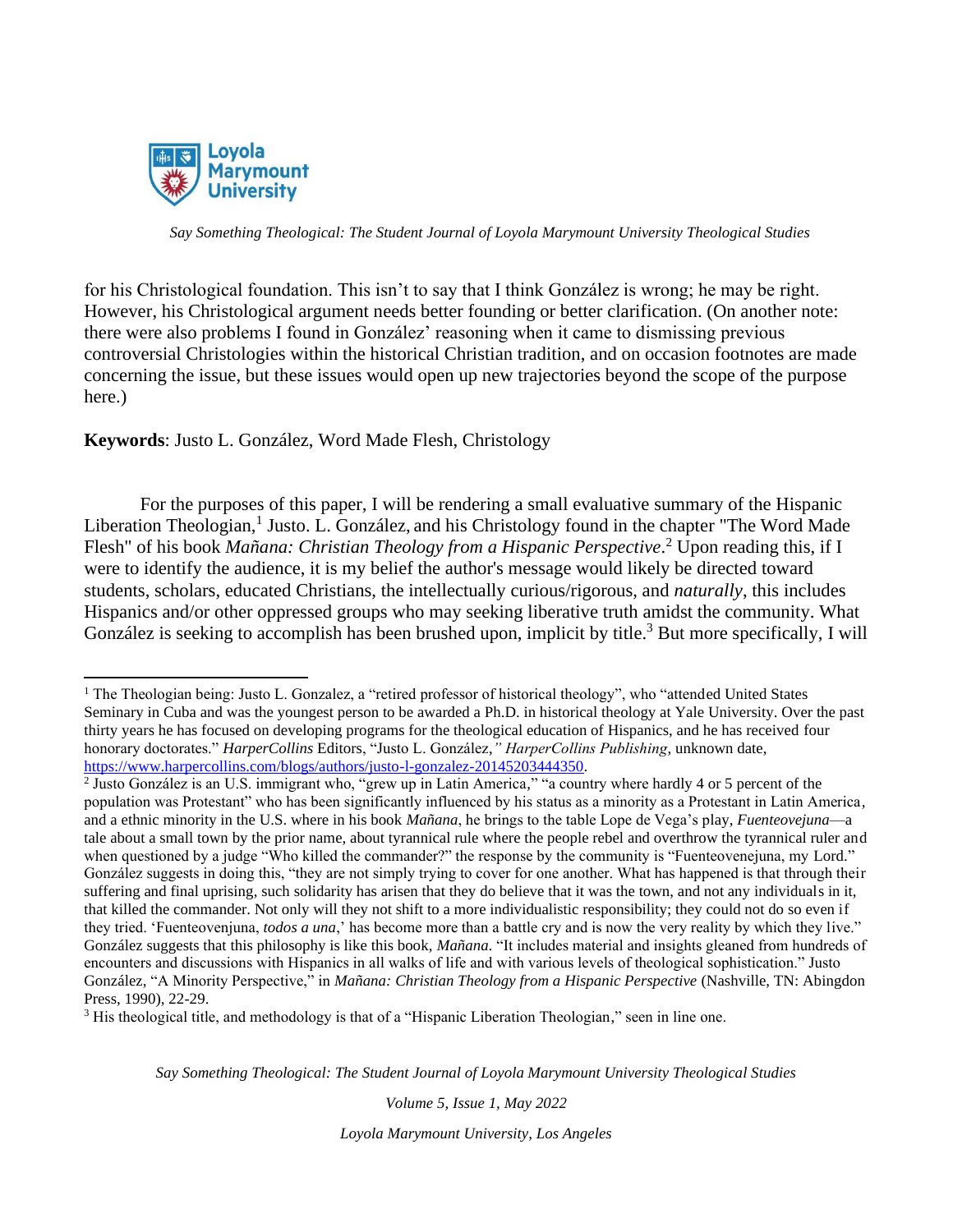

claim two things (and fungible in how they work/intersect): picking up González' "The Word Made Flesh," we find that: 1.) He is in the process of developing/arguing from a *particular<sup>4</sup>* theological perspective with oppressed groups in mind, particularly Hispanics in relation to spiritual/physical liberation, and 2.) He is critical of the Christian Church (including the early historical Christian Church), and its *a priori* presupposing of God/humanity (as it is tethered to socio-political corruption/imperialism) *set apart* from existential experience and *biblical revelation* of the Christ. González offers a new Christology on the latter two points. Following, I will provide a reasoned evaluation on whether González was successful in arguing his thesis, which will be argued, that it lacks clarification.<sup>5</sup>

Now, to briefly dwell on whether this particular issue is relevant—in short, it clearly is. Christians have been taught traditional (majority and predominant forms) of Christian theology without the liberative aspect (as "Christianity" marginalizes/oppresses minorities) throughout the world, including amidst the U.S., and I believe González is likely trying to erode this prevailing norm. And, this *is* a historical problem within the Christian tradition, its Scripture, and its historical Christological formations—as these types of conversations *continue* to be of relevance in modern times.

### **Summary of "The Word Made Flesh" in Justo Gonzalez' Mañana**

González appears to be arguing that the Christian Church's tradition and its Christology has been corrupted; he suggests that the early church formation attempted to rid itself of its history of imperialism, terror and conquest, but didn't quite go far enough. "Although the Council of Nicea, in affirming the eternal divinity of the Word, avoided the extreme 'Constantinization' of God, it did not go so far as to state that immutability is not a characteristic properly to be applied to the Christian God."<sup>6</sup> Essentially it *neglected* its duty by its own human situatedness, its own socio-political/sociorhetorical limitations. As González states, "The political and intellectual pressures at work in the church and its

*Say Something Theological: The Student Journal of Loyola Marymount University Theological Studies*

*Volume 5, Issue 1, May 2022*

<sup>&</sup>lt;sup>4</sup> "All I can say is that what appears in the pages that follow expresses much of what I have shared with and learned from \*my Hispanic sisters and brothers\* over the course years. Clearly, I cannot claim to speak for all of them, for there are among Hispanics many varieties and shades of opinion. But \*I also cannot speak without them.\*" Justo González, "The Word Made Flesh," in *Mañana: Christian Theology from a Hispanic Perspective* (Nashville, TN: Abingdon Press, 1990), 29. Asterisk\* added for emphasis.

<sup>5</sup> Given the fact that this is a section/chapter out of a larger picture of González' work, it could clearly be the case that the critique I will offer has been prior dealt with in other chapters, articles, or works extending beyond the section covered here in this book.

<sup>6</sup> González, "The Word Made Flesh," 139.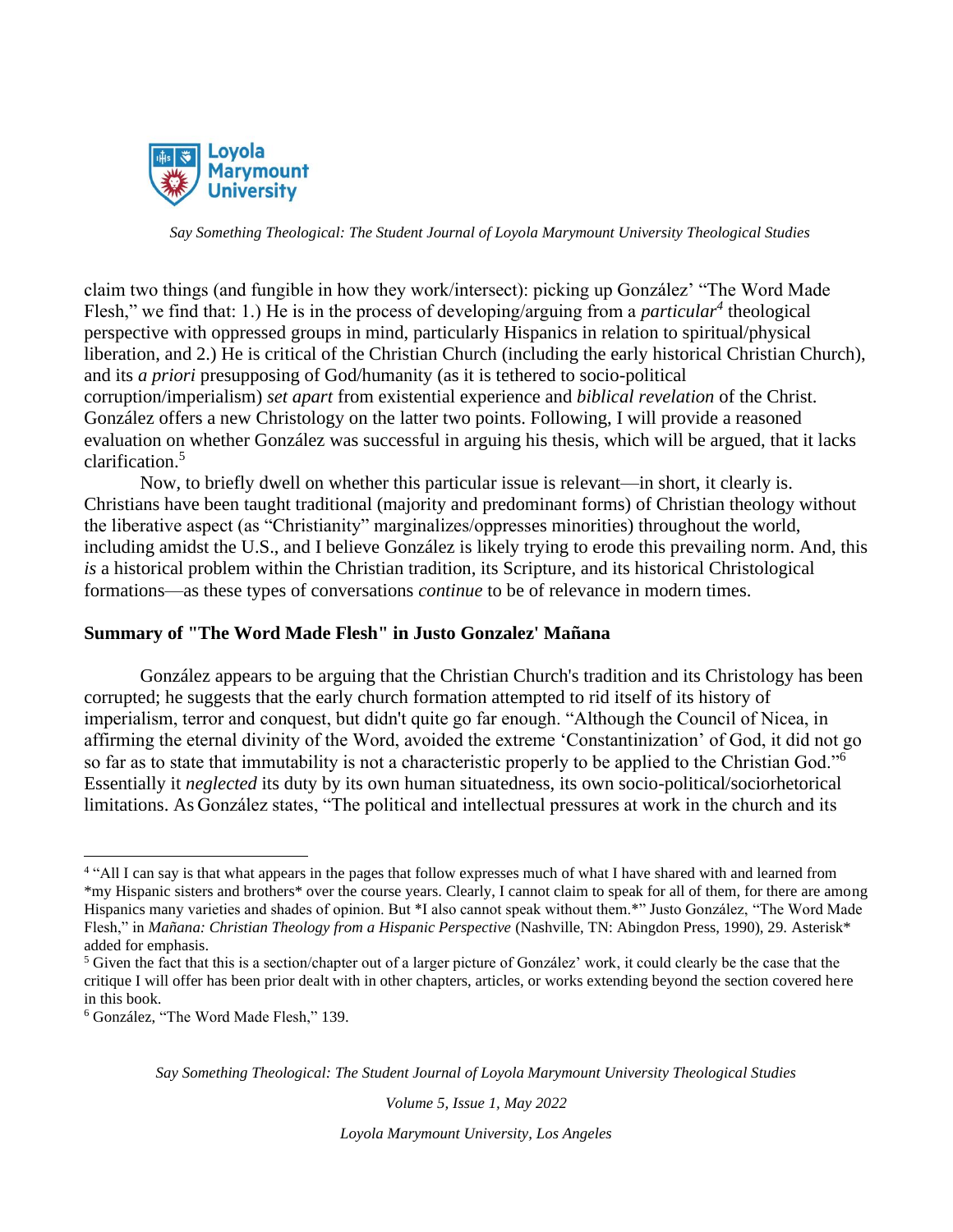

theological leadership were too strong to allow them to avoid the Hellenization—and therefore the Constantinization—of God."<sup>7</sup>

But what did it neglect? According to González, it neglected dealing with the "Hellenization" of God, which is therefore the "Constantinization" of God. But what does this mean? For one thing, it means (in modern times) what we call a "Westernizing" of Truth with a capital T: This means holding superior "objectivity" over subjectivity. It means holding superior "reason" over emotion; it means holding superior "dualistic-thinking" over non-dualistic thinking; it means holding superior "idealism" over practicality or praxis' it means heralding superiority to "either/or" thinking over "and/or" thinking; it means "essence" over non-essence, etc., and so forth. As González suggests, "Such Constantinization" by process,

> [W]as a relatively simple matter. After all, 'No one has ever seen God.' All that was necessary was to bring about a change in people's minds as to who God is. In order to do this, the Greek notion *of being* was readily available. By showing the *'rationality'* of this notion—on the basis that *only the fixed and given* is strictly *rational*—and the *anthropomorphism of the images with which Scripture* and early Christian theology described the living God, the exponents of theology of the status quo were *able to do away with a great deal of the biblical picture* of an active, just, loving and avenging God. At the same time, allegorical interpretation *dehistoricized* the Bible, and thus God's activity in history was transmuted into perennial and supposedly 'higher' meanings.<sup>8</sup>

It also appears to suggest it's when corrupted socio-political power structures, utilized Christianity for colonization, imperialism, and conquest, at the abuse of its actual and existential truth. As González suggests, "Great pains were taken to mitigate the scandal of God's being revealed in a poor carpenter…. Art depicted him as either the Almighty Ruler of the universe, sitting on his throne, or as the stolid hero who overcomes the suffering of the cross with superhuman resources and aristocratic poise."<sup>9</sup> However, through it all there was one Truth that couldn't be Constantinized—the Christ. "This fact was Jesus, the carpenter from Galilee who was called the Christ. Although 'no one has ever seen God,' here was one whom people had not only seen but also heard and even touched  $(1$  John 1:1).<sup> $11$ </sup>

*Say Something Theological: The Student Journal of Loyola Marymount University Theological Studies*

*Volume 5, Issue 1, May 2022*

<sup>7</sup> González, "The Word Made Flesh," 139.

<sup>8</sup> González, "The Word Made Flesh," 139. Italicized emphasis added.

<sup>9</sup> González, "The Word Made Flesh," 134.

 $10$  González, "The Word Made Flesh," 134. John 1:1 states: "In the beginning was the Word, and the Word was with God, and the Word was God." (King James Version)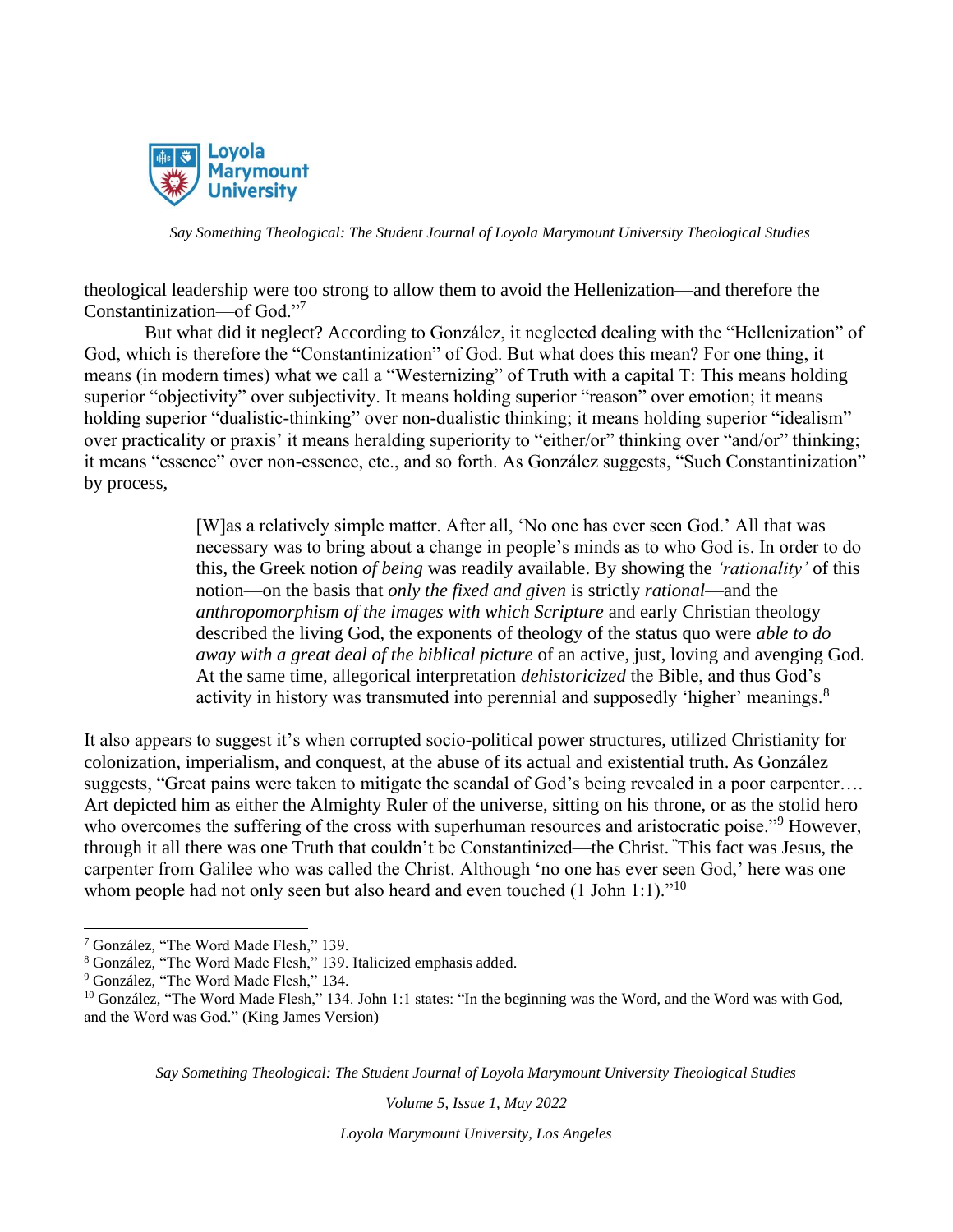

González *also* takes us through a historical and anthropological formation of Christology within the Christian tradition, and he takes a look at many different forming movements that have affected the epistemological formation, and how these largely theoretical/abstract/dualistic/static presuppositions have infected the historical-to-current Christology of the Christian Church. González also spends a lot of time on why and how the *appeal* to Gnosticism was part of the early Christian tradition, as he concludes this portion of history to be a cultural byproduct of socio-political oppression and abusive power structures of the time, against the afflicted and oppressed, and consequentially leading to a religious escapism in the ideal/abstract whilst rejecting the materiality of the Christ-God. González notes,

[S]ome Christians developed a theology that made it possible for them to claim faith without taking the risk faith implies for any oppressed group. This theology was gnosticism. The gnostics were *well aware of the evil and injustice that abound in this world*. Their solution, however, was not to oppose that evil but rather to surrender this world to the powers of evil, and to turn to a wholly different realm for their hope for meaning and vindication.<sup>11</sup>

For González, it is no question concerning the connection between the Hellenization of the Gospel and Oppression; it makes sense that Gnosticism, would be a natural human response to this power-slanted oppressive theology. He says,

These ideas were fairly common in the Hellenistic world before the advent of Christianity, and therefore the attempts to join them to the new faith were another aspect of the general adaptation of Christianity to surrounding cultures that took place during the early centuries of the life of the church. This historical assertion, however does not contradict our thesis that the appeal of gnosticsim was connected with socio-economic pressures and agendas. What took place was something similar to the process by which the philosophical notion of Immutable One came to be equated with the God of Scripture. Gnostic ideas of salvation, like philosophical views of the One, *were already playing a significant role in the world into which Christianity spread.<sup>12</sup>*

González is critical of Gnosticism<sup>13</sup> for its otherworldly nature and pacification.

*Say Something Theological: The Student Journal of Loyola Marymount University Theological Studies*

*Volume 5, Issue 1, May 2022*

<sup>&</sup>lt;sup>11</sup> González, "The Word Made Flesh," 134.

<sup>&</sup>lt;sup>12</sup> González, "The Word Made Flesh," 141.

<sup>&</sup>lt;sup>13</sup> According to Gnostics, González states, "[O]riginal reality--and therefore also ultimate reality--was purely spiritual. The physical world is not part of a divine plan of creation but is rather the result of a mistake. In this world, and in the material bodies that are part of it our souls entrapped, although in truth they belong to the spiritual world.... This secret knowledge has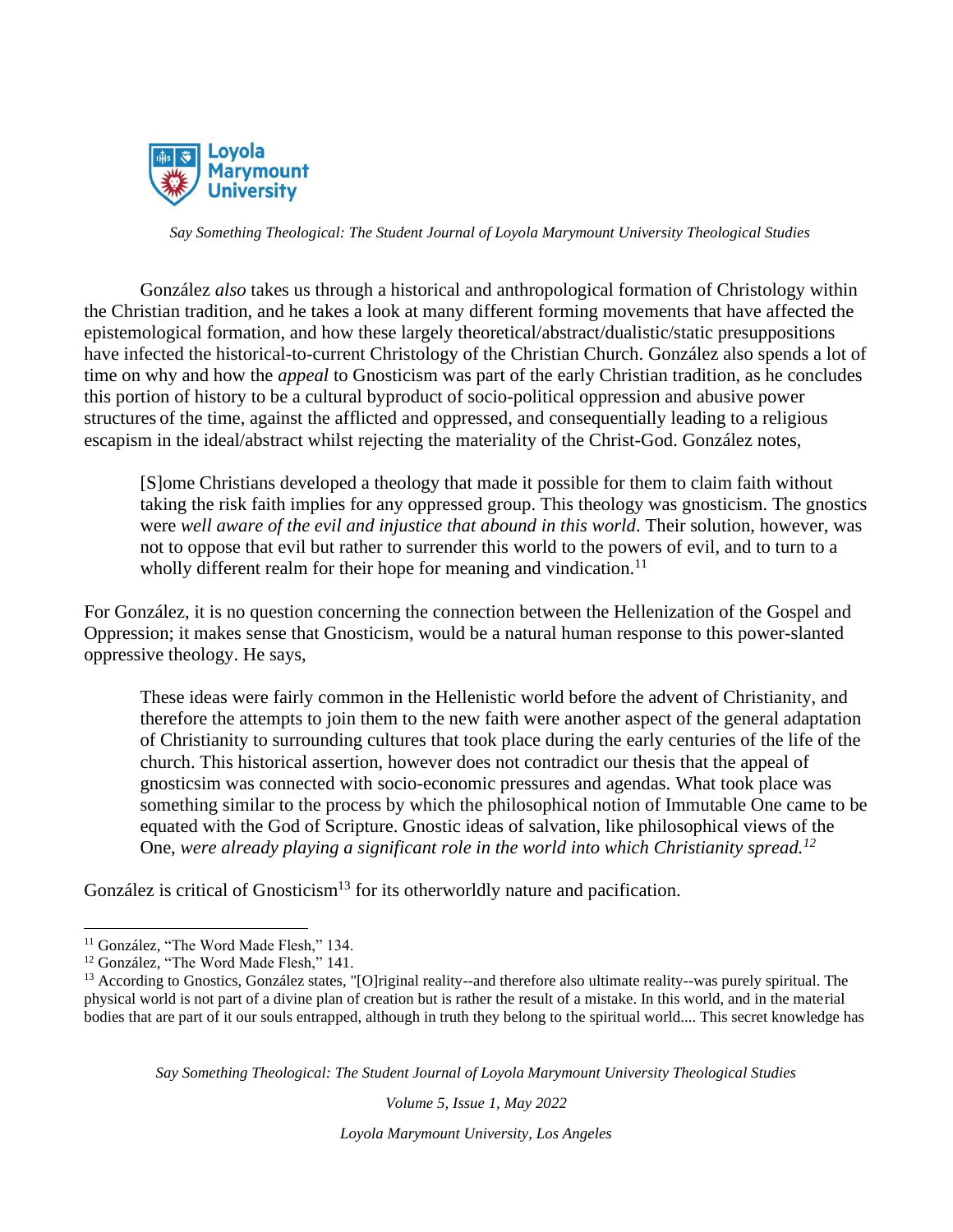

However, as part of the exegesis, it must be said that he spends a lot of time on this topic for his Hispanic readers and/or other oppressed communities due to the fact that there is often even a contemporary temptation for Hispanic communities (and other oppressed communities) to resort to this otherworldly theology that tends to recluse from the world, seeing the material world as completely evil, but more importantly, pacifying a fight against the oppressive forces that are corrupting the world's beauty. González states,

Gnosticism, and its accompanying docetism, have always been a temptation for the oppressed. Whenever people have felt overwhelmed by their problems, or by the powers above them that control their lives and they cannot affect, they have fled to some sort of gnosticism.... This temptation, which has become prevalent due to the sense of lostness of the individual in today's world, is even stronger for those who belong to powerless groups. But when Hispanics succumb to the gnostic-docetic temptation, even though we may believe we are exalting Jesus, in truth, like the early gnostics, we are depriving him of his greatest glory. And we are also depriving ourselves of the most far-reaching consequences of his saving work, whereby we shall be given 'all things' jointly with him.<sup>14</sup>

Here, there is also an implicit Capitalist Western Civilization critique, of the priority of the individual over the community, and how climbing the capitalist ladder in an oppressive world may cause one to remove oneself spiritually in effect, and that Hispanics must avoid this temptation.

González also discusses the flip-side of that, where Christological formulations have taken the opposing side of the spectrum. Here, he takes a look at another Christological controversy called, "Adoptionism." González states, that "Adoptionism" was "[…] a view that took many different shapes but that in general declared that Jesus was a 'mere man' who somehow had been adopted into divine sonship."<sup>15</sup> Adoptionism purported that the human being we know as Jesus was adopted into divinity in some form or fashion. González implies that the epistemically situated nature of this Christology exemplifies the partaker's own socio-political privilege/situatedness for the simple fact that Hispanics and other oppressed minorities could never accept this. In example, González states,

*Say Something Theological: The Student Journal of Loyola Marymount University Theological Studies*

*Volume 5, Issue 1, May 2022*

been brought to earth by a messenger from on high, whom Christian gnostics...usually identified with Christ. As his message was spiritual, and this world of matter is evil, Jesus did not really come in the flesh but only appeared to do so. This view of Jesus, called docetism, had great appeal for many Christians, for it seemed to exalt Jesus by declaring him to be a purely heavenly and divine creature." González, "The Word Made Flesh," 141.

<sup>&</sup>lt;sup>14</sup> González, "The Word Made Flesh," 143.

<sup>&</sup>lt;sup>15</sup> González, "The Word Made Flesh," 144.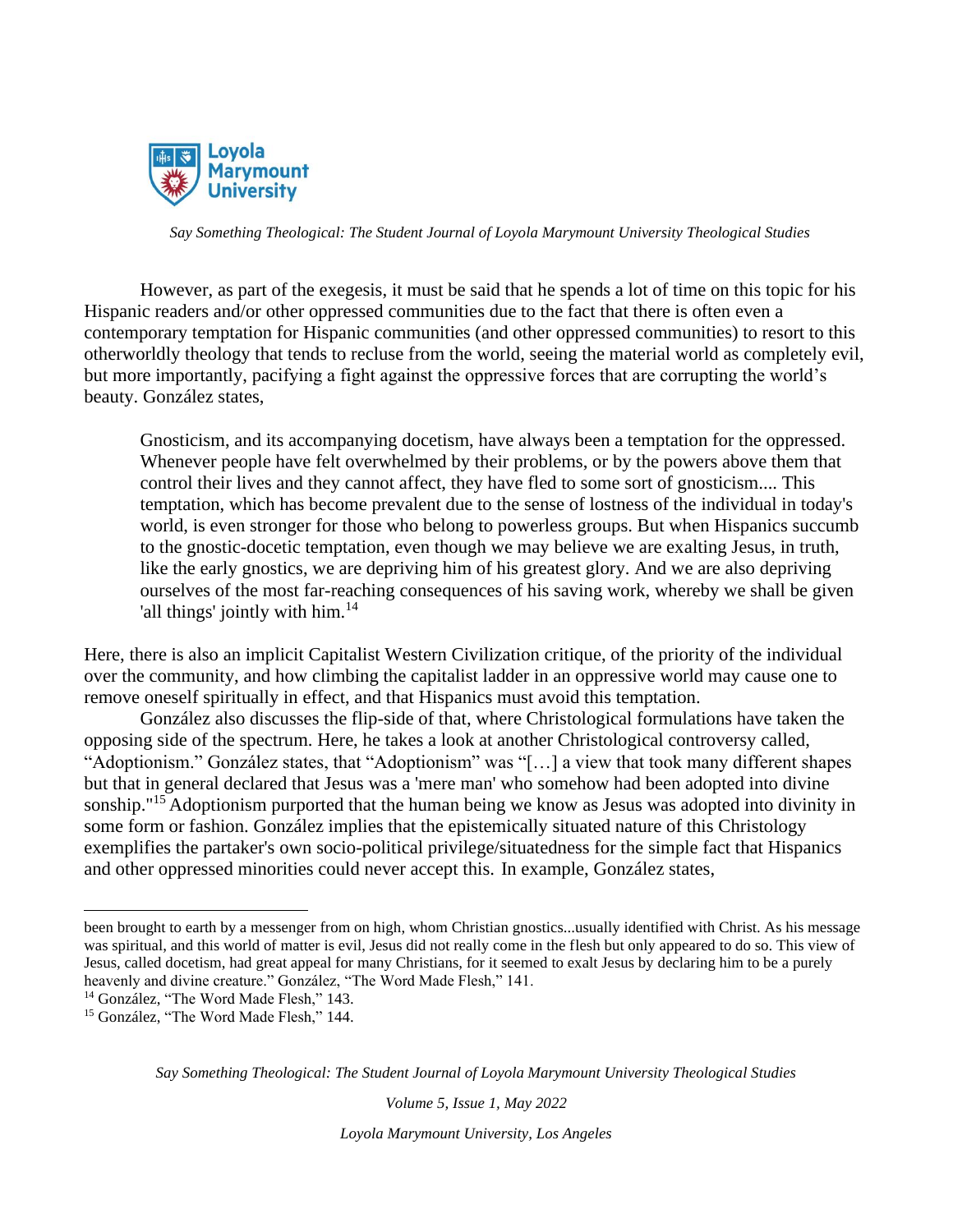

In general, the rank and file of early Christians do not seem to have found adoptionism particularly alluring. The same is true of oppressed Christians today. Adoptionism is *not* a temptation for Hispanic Americans, for Afro-Americans, or for the poor in Latin America. The revival of adoptionism among liberal theologians in the nineteenth and twentieth centuries has had little effect beyond the middle class […]."<sup>16</sup>

For the logical implications of this Christology suggest that Christ inherited divinity according to Jesus's rugged-individualism; his own merit, based off of his situated placement in society. Thus, for Hispanics and oppressed others, this narrative, and therefore Christology is a lie.

The reason for this is that *adoptionism* is the christological expression of a myth that minorities and other oppressed groups have always known to be oppressive. This is the myth that 'anyone can make it.' Those who belong to the higher classes have a vested interest in this myth, for it implies that their privilege is based on their effort and achievement. But those who belong to the lower classes and who have not been propagandized into alienation from their reality know that this is a myth, and that the few that do make it are in fact allowed to move on in order to preserve the myth. $17$ 

For González, "Jesus Christ must be more than the first among the redeemed, more than the local boy who makes good. He must also be the Redeemer, the power from outside who breaks into our reality and breaks its structures of oppression. He must be more than the 'adopted' son of God.' He must be God adopting us as sons and daughters."<sup>18</sup> While I empathize with González' sentiment concerning the sociorhetorical placement of oppressed individuals within an oppressive society, it is of relevance to, at least, to ask the question of whether sociorhetorical placement within a society (from a non-privileged standpoint) would be a *necessary condition* for the missed opportunity of being "adopted into" some form of divinity. In other words, is the analogy between (1.), the ability to "elevate economically" based on socio-political situatedness within the economic structure, fitting for assessing (2.), the Christology of

*Say Something Theological: The Student Journal of Loyola Marymount University Theological Studies*

*Volume 5, Issue 1, May 2022*

<sup>&</sup>lt;sup>16</sup> González, "The Word Made Flesh," 144.

<sup>&</sup>lt;sup>17</sup> González, "The Word Made Flesh," 144-145.

<sup>&</sup>lt;sup>18</sup> González, "The Word Made Flesh," 144-145.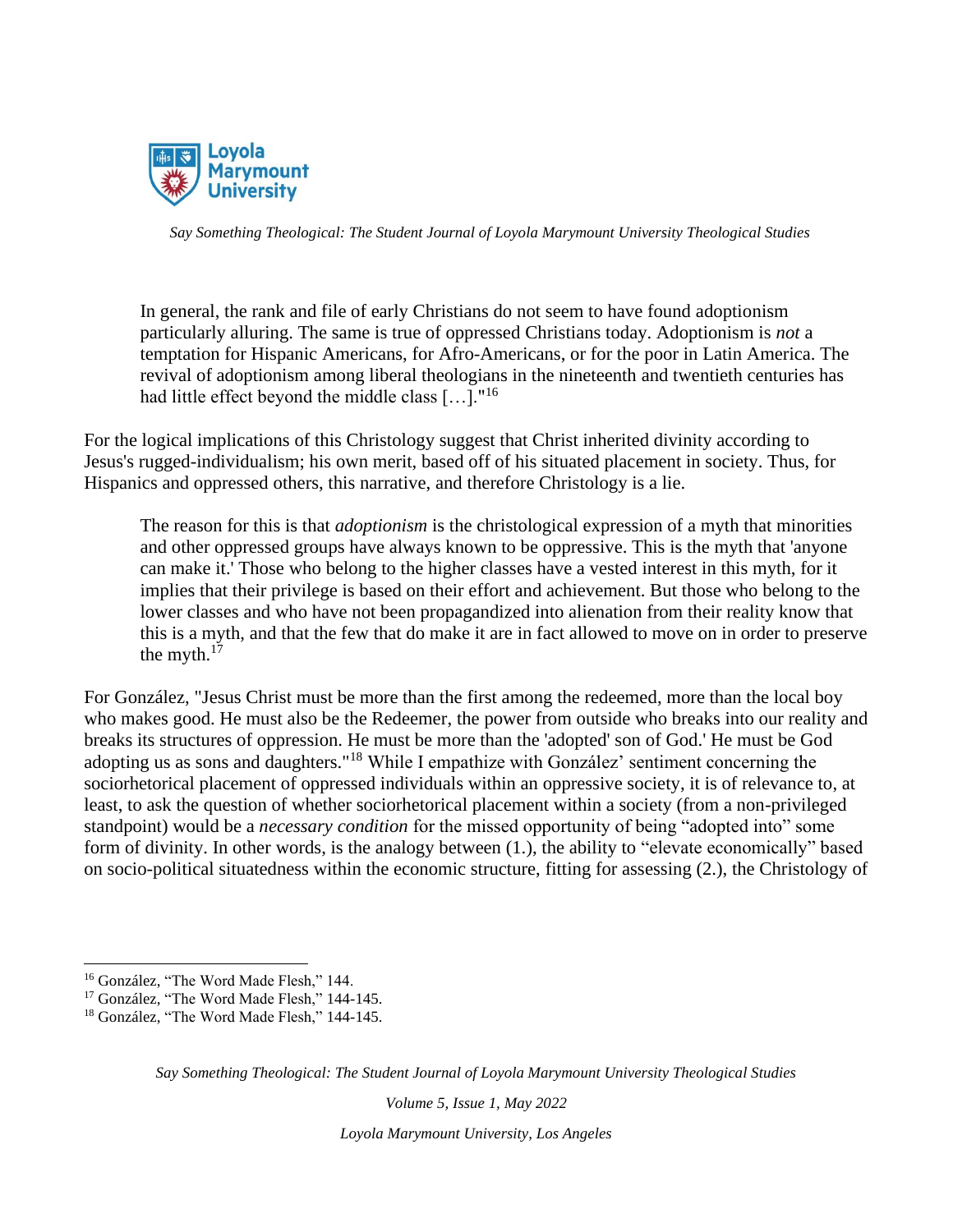

Adoptionism where one "elevates spiritually" in some form or fashion to the point where one is adopted into Divinity?<sup>19</sup> However, this is not a topic I will venture into further beyond my footnote below.

Moving on, González is also critical of "Alexandrine Christology," whereas from his perspective, it over-emphasized Christ's divinity. Alexandrine Christology had a tendency to "insist on the reality of the union and the full divinity of Jesus, even at the expense of his humanity."<sup>20</sup> Yet on the other hand González is also critical of the opposing end of the spectrum, the "Antiochene Christology." According to González, "This insisted on the full humanity of Jesus, and also on his full divinity, but feared that too close a union between the two would result in the humanity being swallowed up in the divinity. For this reason, Antiochene Christology has been characterized as <sup>21</sup> unitive' counterpart from Alexandria." $^{22}$ 

And this debate continues throughout the 4th and 5th centuries (and further according to González), yet in the middle of the former, he takes note of a specific controversy between "Arianism" and "Appollinarism." Here, Apollinaris was responding to Arian objections, where in, "His view, simply stated... was that Jesus did indeed have a human body, but that he did not have a human 'rational soul.' In him, according to Apollinaris, the divine Word, the eternal Son, took the place of the human rational soul. Translating this into simple language, what this means is essentially that Jesus was physically human, but that psychologically he was purely divine."<sup>23</sup> However, González was critical of both "Arianism" and (particularly) "Apollinarism." Gonzalez states,

*Say Something Theological: The Student Journal of Loyola Marymount University Theological Studies*

*Volume 5, Issue 1, May 2022*

<sup>&</sup>lt;sup>19</sup> One point I will not venture into further in the duration of the paper (however will leave this footnote) is that the Divine in monotheistic Hinduism, especially when it comes to manifestation in human figures [e.g., the Avatar(s)], such as Jesus Christ, for example, who is absolutely considered "fully-realized;" when we look at this occurrence, it seems to be happening in "third world countries" and under poor conditions as the Christ is considered a manifestation of God in monotheistic Hinduism. The purpose of this paper is not on this topic, but I think this is a legitimate objection that needs to be reckoned with, when it comes to *dismissing* Adoptionism. Even the Christ was born under poor conditions and existed under poor conditions in a society of commerce. (This isn't to say that the Biblical accounts record a full-fledged predatory Capitalist economic system as can be seen in modern day), but still this is certainly something to think about. <sup>20</sup> González, "The Word Made Flesh," 144-145.

<sup>22</sup> González, "The Word Made Flesh," 146.

<sup>23</sup> González, "The Word Made Flesh," 147.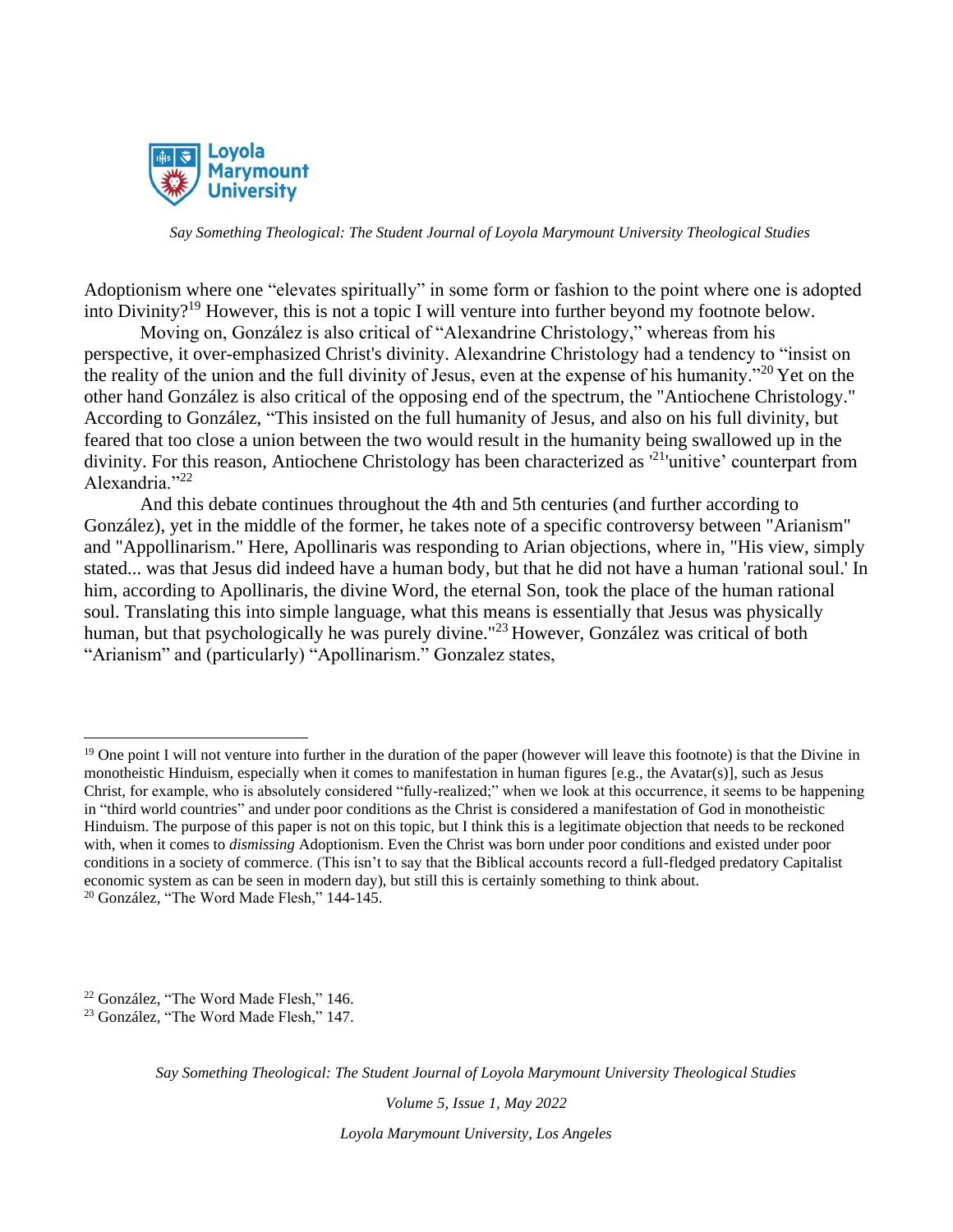

When we look at Apollinarism from the Hispanic vantage point, we can see that such a doctrine would undo the saving power of the Jesus in whom we believe and would *reinforce attitudes* that lie at the root of the oppression of Hispanics and other minorities Apollinarism implies, as Gregory of Nazianzen pointed out, that the human mind is not in need of salvation, and that our problem lies in our bodily nature. As we have seen, such notions are used by those who control a society that claim since they are supposedly more intellectual, they are superior. Translated into societal structures, this means that the ruling powers—the "mind"—of a society are not in need of redemption--that they are not part of the problem, for the 'problem' is posed by those who perform the physical tasks the society needs for survival."<sup>24</sup>

I am not uncritical of this analogy, but I do believe there is some substance to it, however I make a comment in brevity in the last given footnote.

González then takes a delve into Nestorianism, where he suggests that, "The next major controversy centered around the teachings of Nestorius, patriarch of Constantinople, who held to Antiochene Christology." González continues, "Nestorius sought to preserve the reality of both natures by keeping them apart—by speaking, for instance, not only of two 'natures' but also two 'persons.'"<sup>25</sup> But once more, González is likewise critical of this Christology, because the two natures render a gap when it comes to applicability for oppressed Hispanics. "Nestorianism has never been a temptation for Hispanic Christians. The reason for this is that we feel the need to assert that the broken, oppressed, and crucified Jesus *is* God. A disjunction between divinity and humanity in Christ that denies this would destroy the greatest appeal of Jesus for Hispanics and other groups who must live in suffering."<sup>26</sup>

González also engaged with the historical placement of "Monophysism," while this Christology was *also* a formulation that he found pedantic and problematic as he argued this additionally lacked appeal with Hispanics because of the \*required\* *human* aspect of Jesus here, where the Christ becomes "swallowed up into the divine." To put it another way, González says, "The doctrine Eutyches, usually called 'monophysism'—that is the doctrine of 'one nature'…in general what he and most of his supporters held was that in the union the divinity has overwhelmed the humanity, so that now one can speak as if there were nothing in Christ but the divinity."<sup>27</sup> And again, the Christ-God cannot suffer in

*Say Something Theological: The Student Journal of Loyola Marymount University Theological Studies*

*Volume 5, Issue 1, May 2022*

 $24$  González, "The Word Made Flesh," 147-148. Again, I'm not sure, if I completely agree with this analogy, and we can see similar concerns raised in above, whether the analogy of economical/political pressures would be \*necessarily\* reinforced by this Christology Nevertheless, my argument for this paper is elsewhere.

<sup>25</sup> González, "The Word Made Flesh," 146.

<sup>26</sup> González, "The Word Made Flesh," 148. *Italicized* emphasis added.

<sup>&</sup>lt;sup>27</sup> González, "The Word Made Flesh," 152.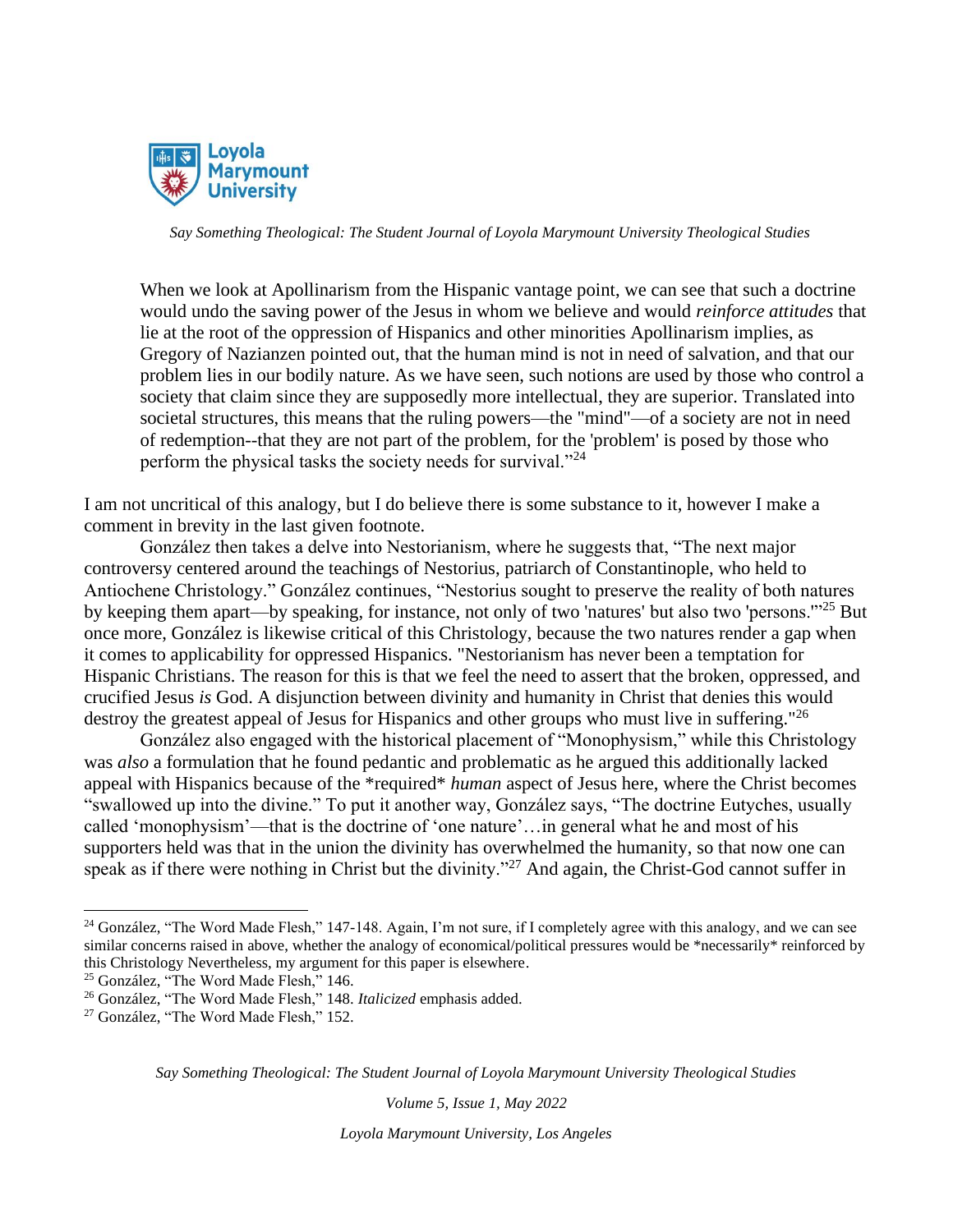

solidarity with Hispanics or the oppressed, as it would be a requisite to be fully human to suffer with them. As González articulates this well,

Monophysism had to be rejected for reasons similar to those that made Gnosticism unacceptable. If in Jesus the human is swallowed up in the divine, to such a point that he no longer functions as a human being, his sufferings are a sham and not like ours. He did not bear our sufferings, and therefore we cannot find in him vindication for those who now suffer. The Crucified one must be truly crucified. [But also…] He must be truly divine, for otherwise his suffering has no power to redeem, and he must also be human for otherwise his suffering has nothing to do with ours. The two must be joined in such a way that his true humanity is neither destroyed nor swallowed up in his divinity.<sup>28</sup>

Nevertheless, González further depicts how the Christological debates continued, but what is most important is that the Council of Chalcedon sort of set the trajectory for the Christology of the Christian tradition and the Church. However, this still leaves an unsatisfactory Christology for González—as it mainly eliminated the more extremes Christological interpretations of Antiochene and Alexandrine Christology. González seems to suggest, that in the most basic sense, it (the Council of Chalcedon) preserves the "unity" of full divinity and humanity in Jesus Christ through salvation.<sup>29</sup>

In addition to this point, for the objection where one may argue, "But, González isn't completely rejecting the historical Christology." To that, I would agree. So, I'm not intending to suggest that González is *completely* rejecting this Christological formulation here, it's just that it simply lacks a sufficient rendering upon its original formulation and throughout the trajectory of history. This has caused horrible consequences. With that established, the main pitfall for González is that, once again, he is critical of the Christian Church (including the early historical Christian Church) and its *a priori* presupposing of God/humanity (as it is tethered to socio-political corruption/imperialism) *set apart* from existential experience and Biblical revelation of the Christ.

Thus, González offers a new Christology on the latter mentioned. According to González, the Christ-God has been observed by humanity, and he appeals to Scripture to make this assertion in the beginning of his argument, "[H]ere was one whom people had not only seen but also heard and even touched (1 John 1:1)."<sup>30</sup> Yet (according to González), we also see that the Christ-God, through Scripture, is One who lives for others. "At his birth, the angel announces to shepherds that '*to you* is

*Say Something Theological: The Student Journal of Loyola Marymount University Theological Studies*

*Volume 5, Issue 1, May 2022*

<sup>28</sup> González, "The Word Made Flesh," 149.

<sup>29</sup> González, "The Word Made Flesh," 150.

<sup>30</sup> González, "The Word Made Flesh," 140.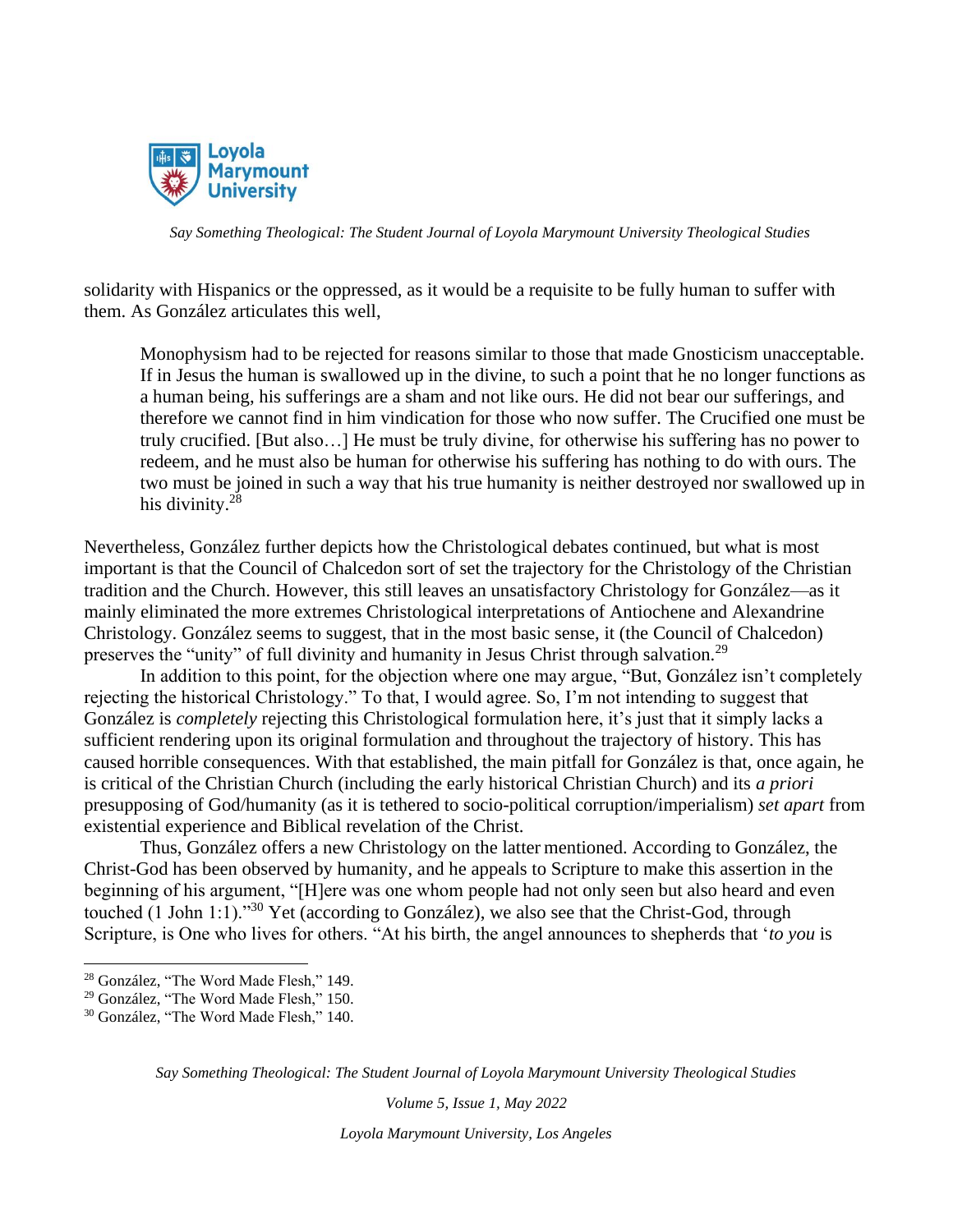

born this day in the city of David a Savior' (Luke 2:11)."<sup>31</sup> He also references the very popular quotation of John 3:16 where he speaks of God's "giving" while recognizing this application in praxis of serving the fellow human being is "seldom pondered." $32$ 

González then shifts his focus toward the Cross in reference to Christ's living for others, "The cross, toward which the entire gospel narrative moves, is not an accident but the result of Jesus' active giving up his life: 'For this reason the Father loves me, because I lay down my life, that I may take it again. No one takes it from me, but I lay it down of my own accord' (John 10:17-18)."<sup>33</sup> González continues to reiterate that the Christ-God is One found praying, thinking and acting for others all throughout the biblical account (he utilizes, Luke 13:32, John 14:2, Luke 23:34, John 3:16, , John 4:9, *the Beatitudes* (Luke 6:20-26), Luke 1:51-53, Numbers 14:22, 1 John 4:8, and more to make this case).<sup>34</sup> "The for-otherness of Jesus was such that his lordship consists precisely in it" as González so poignantly states.<sup>35</sup>

Thus, what González does here, is he leaves the human/divine paradox to be, indeed, *still a paradox*. In his articulation,

Divine and human are not two opposite poles, like red and violet in the spectrum, so that as one approaches one pole one moves away from the other." [This is that "either/or thinking discussed earlier] "Being more human does not make Jesus less divine. And being more divine does not make him less human. Actually, it is *precisely in* his *being for others* that Jesus manifests his full divinity, and it is also in his being for others that he manifests his full humanity.<sup>36</sup>

<sup>36</sup> González, "The Word Made Flesh," 152.

*Say Something Theological: The Student Journal of Loyola Marymount University Theological Studies*

*Volume 5, Issue 1, May 2022*

<sup>&</sup>lt;sup>31</sup> González, "The Word Made Flesh," 151.

<sup>32</sup> González, "The Word Made Flesh," 151.

<sup>33</sup> González, "The Word Made Flesh," 151.

<sup>34</sup> González, "The Word Made Flesh," 154-155. Luke 13:32 states, "And he said unto them, Go ye, and tell that fox, Behold, I cast out devils, and I do cures to day and to morrow,…", John 14:2 states, "…I go to prepare a place for you." Luke 23:34 states "Father, forgive them; for they know not what they do….", John 3:16 states "For God…. gave…", John 4:9 the Christ shows humanness to others and seeing humanness in others breaking down tribal barriers, "Then saith the woman of Samaria unto him, How is it that though, being a Jew, askest drink of me, which am a woman of Samaria? For the Jews have no dealings with the Samaritans." Luke 6:20-26, states, "…Blessed be ye poor: for yours is the kingdom of God. Blessed are ye that hunger now: for ye shall be filled. Blessed are ye that weep now: for ye shall laugh., etc." Luke 1:51-53 states, "…He hath put down the mighty from their seats and exalted them of low degree., etc." Numbers 14:22 shows God acting justly for the oppressed; stating "Because all those men which have seen my glory and my miracles, which I did in Egypt…", 1 John 4:8 states, "…for God is love." All of these are testaments of the Judeo-Christian God living for others.

<sup>35</sup> González, "The Word Made Flesh," 154-155.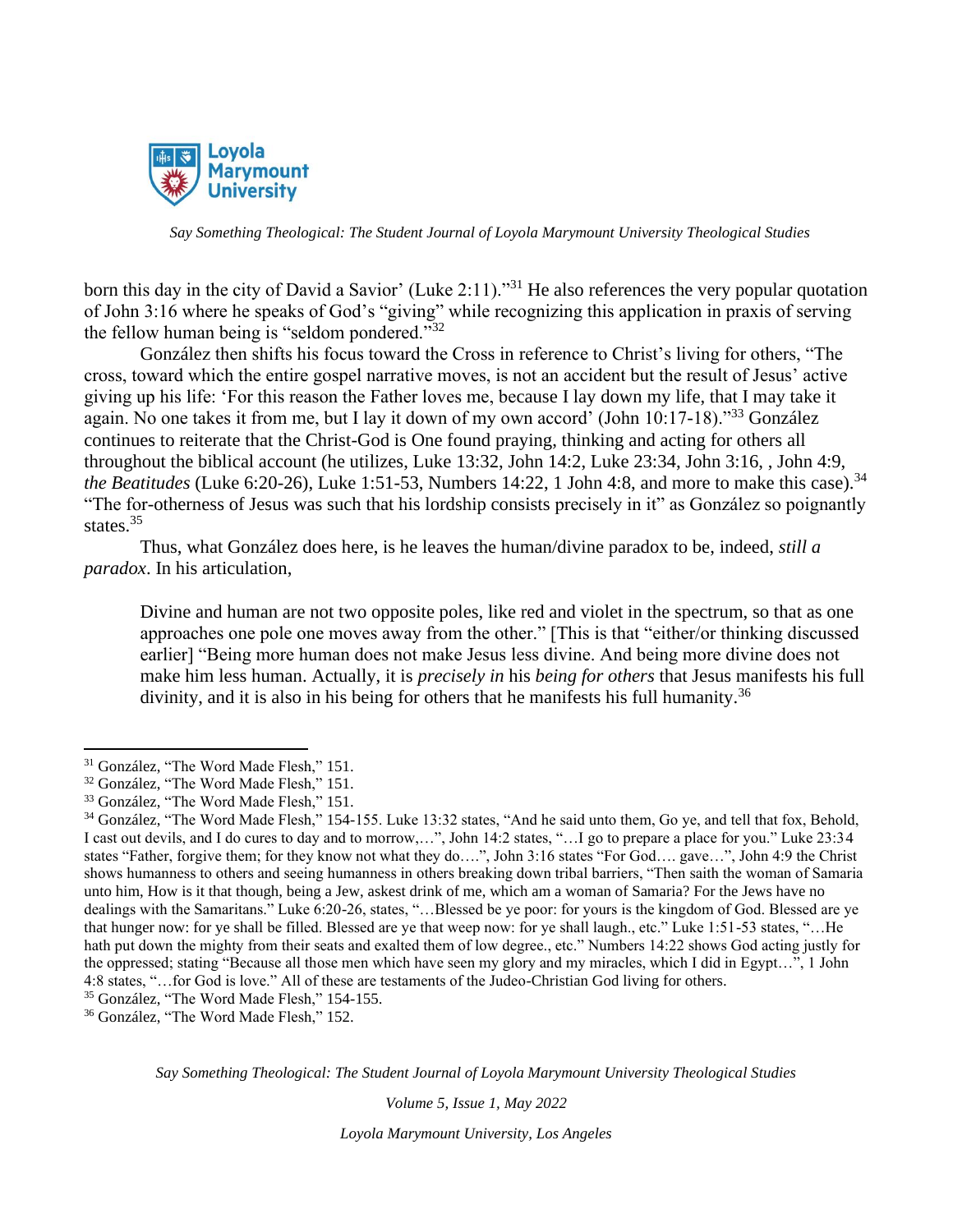

Another final component for our exegetical purposes, is that within Biblical Scripture, Gonzalez finds the true revealing nature of Christology according to González, which is, what 'Christ does for us.' This is at odds with the 'juridical view,' where Christ comes to pay a debt, due to human finiteness or 'inept inspiration', he argues that this 'juridical view' is likewise a product of one's privileged situatedness in the socio-political sphere, and argues for what he calls 'the Classical view' that is closest to the true church, the early church, where "Christ is one in which he conquers the powers of evil and makes us participants of his victory by uniting us to him."<sup>37</sup>

### **A Reasoned Evaluation on The Success or Lack-There-Of, Concerning the Author's Thesis**

But the contingent problem here for his argument, is that González creates his argument based off of the Christian tradition he already has thoroughly critiqued concerning Christology, and the Biblical Scripture (less explicitly critiqued) from the beginning. How is this the case? Well González argues from the beginning of "And the Word Was Made Flesh," that the process of Constantinization started "two centuries before with Justin—and even before with Philo" which is going to significantly affect the Christian tradition and Scripture:

By showing the 'rationality' of this notion--on the basis that only the fixed and given is strictly rational--and *the anthropomorphism of the images with which Scripture* and early Christian theology described the living God, the exponents of the theology of the status quo were able *to do away with* a *great deal of the biblical picture* of an active, just, loving, and avenging God. At the same time, allegorical interpretation \**dehistoricized the Bible\**, and thus God's activity in history was transmuted into perennial and *supposedly 'higher meanings'."<sup>38</sup>*

Thus, here we find the images of Scripture have been tainted when it comes to their interpretation based off of González' deconstruction. We also find present González' suggesting that the imperialistic status quo was successful in "doing away with a great deal of the biblical picture" to the point of no longer making the Bible historically accurate.

Firstly, it must be said that I appreciate González' motive and trajectory for his Christological argument. I think Liberation Theology rescues Christian Theology. It is a position I hold that I'm not arguing here. However, as the thesis mentioned above, in exemplification of González' new

*Say Something Theological: The Student Journal of Loyola Marymount University Theological Studies*

*Volume 5, Issue 1, May 2022*

<sup>37</sup> González, "The Word Made Flesh," 154-155.

<sup>&</sup>lt;sup>38</sup> González, "The Word Made Flesh," 139. The Scripture critique is embedded in here, however it's not entirely clear what he means.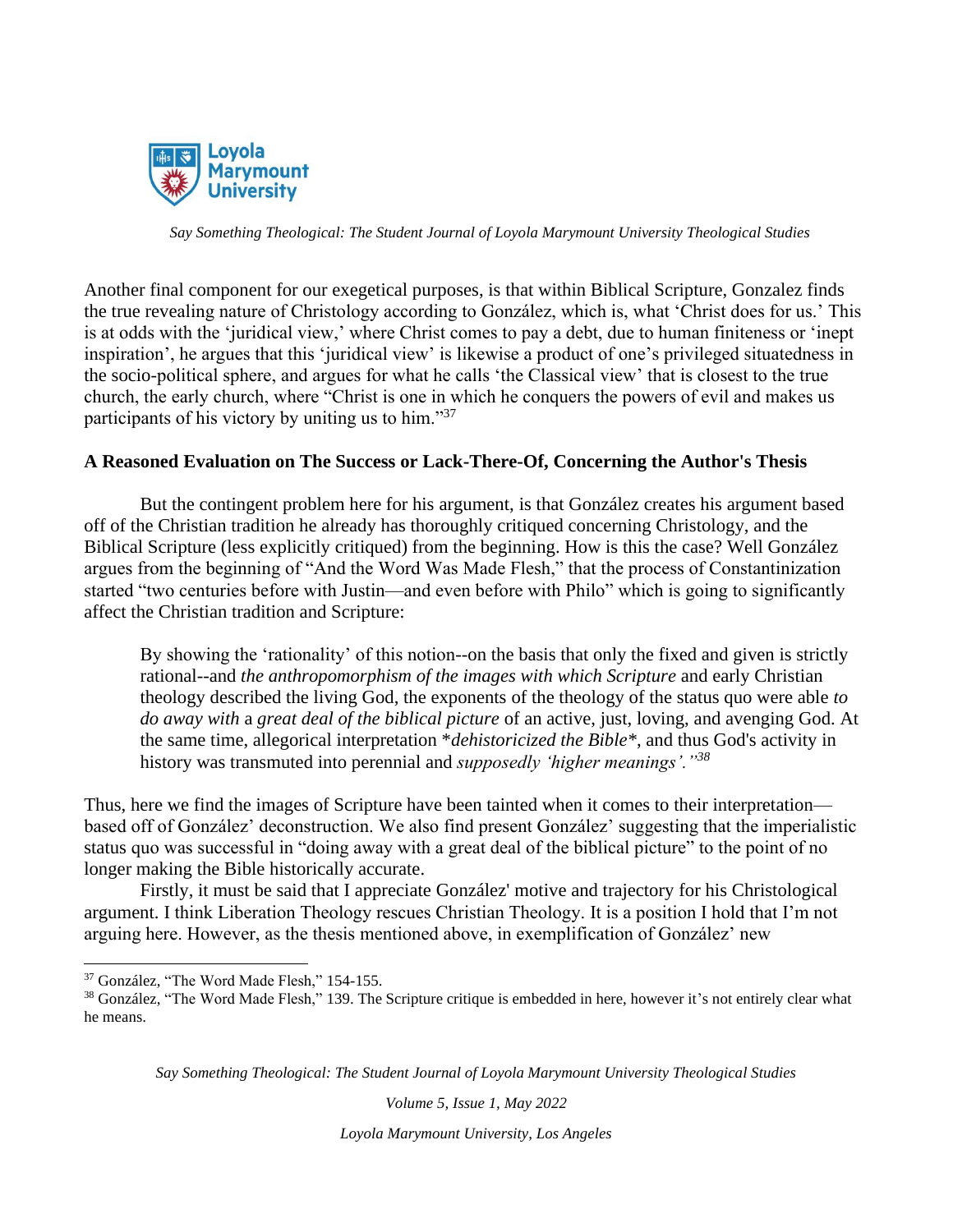

Christology, it is based on the very foundation he eroded in the beginning—*biblical revelation* of the Christ.<sup>39</sup> And *part of* González' critique is the idea of corruption within Christian tradition, *including* corruption within Scripture<sup>40</sup> and alluded to in a couple other places as seen below:

Great pains were taken to mitigate the scandal of God's being revealed in a poor carpenter. His life and sayings were reinterpreted so as to make them more palatable to the rich and powerful. Innumerable legends were built around him, usually seeking to raise him to the level that many understood to be that of the divine--that is, to the level of a superemperor.<sup>41</sup>

From the above block quote, one potential objection from my argument is to suggest that González is better interpreted where he is reaffirming *the valid* Biblical *Scripture* about the Christ against that Biblical scripture which he has already deemed as corrupted, or Constantinized. And this objection potentially could be further reaffirmed by the following. "Even after all this [the Constantinization] was said and done, there still remained the very real and very human figure of the carpenter crucified by the ruling powers, crying in his distress, and yet declared to be 'very God.' This was and is the stumbling block that no form of Constantinian theology can overcome."<sup>42</sup> However, even if we grant this (which we are not certain), it appears that González would need to show that somehow the Scripture that is quoted *is not* epistemically situated with some other socio-politically tarnished (Constantinized) meaning that obscures truth in Scripture, obscuring the true Christ.

However, *in objection* to my last reply, one perhaps could argue that what González is trying to articulate is that Scripture seems to show itself in a self-evident manner, thus allowing Scripture to speak for itself. Yet, the problem with this is that *terrible lies have been told* and *terrible things have been done* in the name of "letting scripture speak for itself." And applicable here is González formulating a Christology that includes Christ's existence; the same is true with "the Christ's teachings" and/or "What the 1st Century Christ would mean for the modern interpreter" (this includes even more specific nuances in Scripture, etc.). So, if this is his intended articulation, I argue it must be further qualified. *A second nuanced version of the same objection:* One perhaps may suggest that *it is* self-evident that this is the Christ's message, *because*, the fact of the matter is, "What colonial power would purport the Christ-God as lowly, or as a humble servant?" Well, at least one answer that could be given in response to that is that political colonial powers historically have been adaptable, and have adapted, and

*Say Something Theological: The Student Journal of Loyola Marymount University Theological Studies*

*Volume 5, Issue 1, May 2022*

<sup>39</sup> González, "The Word Made Flesh," 139.

<sup>40</sup> González, "The Word Made Flesh," 139.

<sup>41</sup> González, "The Word Made Flesh," 140.

<sup>42</sup> González, "The Word Made Flesh," 140.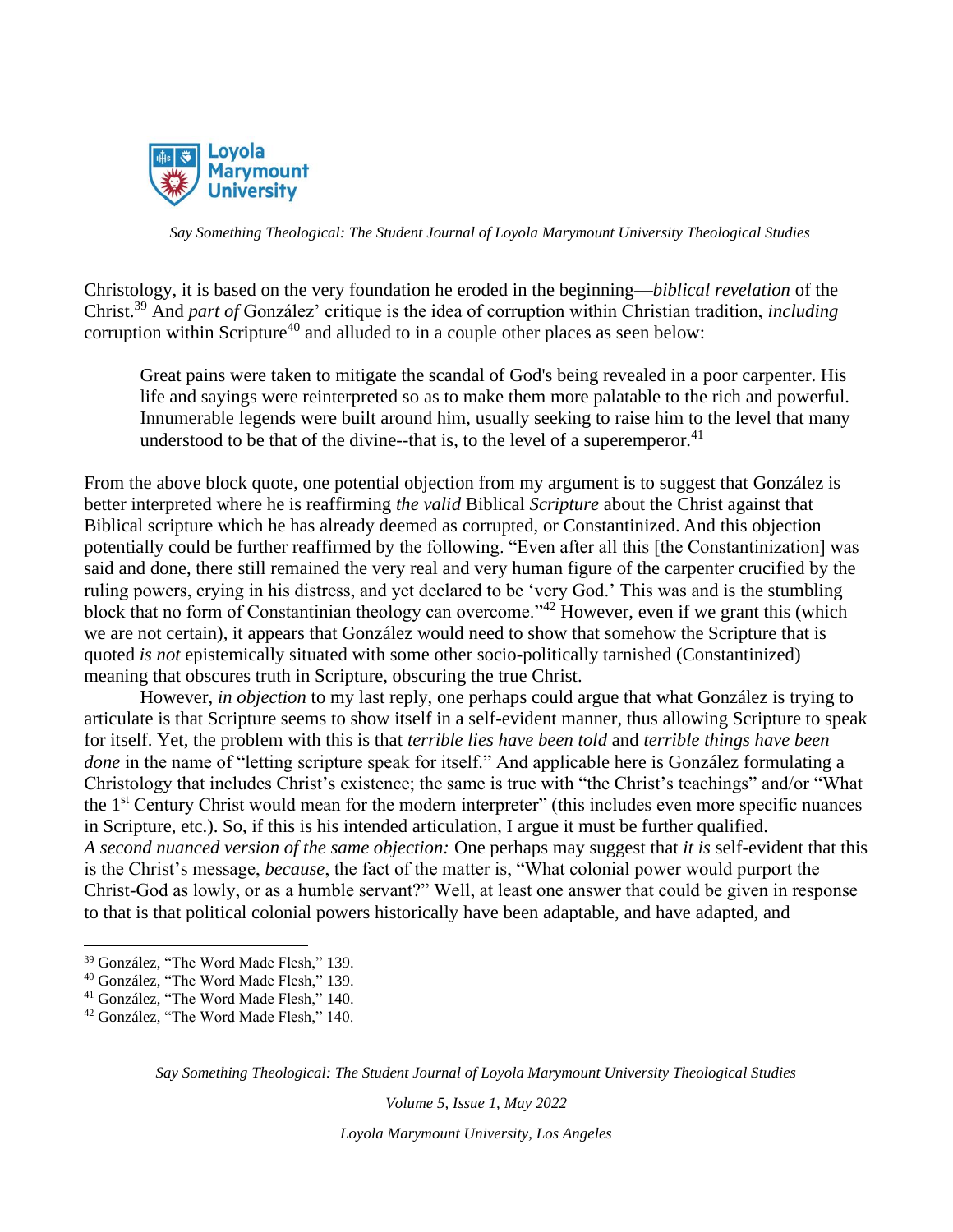

contingently *would* benefit off of a lay public that embodies a servanthood, while the rich and powerful focus on self-gain, attainment of property and material resources. While it is the case that González' Christology dismantles otherworldly ideology and pushes for justice, this does not prevent corrupt powers with money and resources from overseeing such counter-endeavors. In order to combat this, there would need to be some form of economic and material venture, similar to what one sees in the minority religious endeavors such as Malcolm X and Black Muslim Nationalism in the 1950s and 60s.

This brings me to another point regarding canonization: If González is critical of the councils' formulation/formation of God (Christology) in an epistemic sense, what stops him from being critical of the councils' *canonization process*? Much of, if not all the Scripture quoted, has undergone some type of canonization recognition by the Councils. Thus, González, would have to show why these books are legitimate canonization, and why for example the Gnostic texts that González was strongly against aren't instead. However, as mentioned above, these issues may be covered elsewhere. And furthermore, what foundation *is* González working on to accept the canonization of the books that are given? However, when thinking about these questions that concern the truth-value of a Christology, and therefore, the truth-value of Scripture for González, there very clearly is an existential component to it. (For example, this type of claim can be found implicit in almost every assertion González makes in regards to the Christological controversies, and why Hispanics could not jump aboard, while maybe others could in their sociorhetorical/epistemic blind-spots. This type of claim requires some existential aspect, some perceptual assessment of reality, *as it is through the lens of human consciousness.*)

And for my last point, I am critical of González' lack of recognition of his own philosophical framework and theoretical/abstract rationalization present within his own argument. Again, *perhaps* this is something that González, does elsewhere—and he certainly did add more of an existential component—but in adding it, *he had to rationalize it back to us*, and therefore, provide some theory/abstract conceptualization. The reality is, we need both, the existential human intuition, and the rational, the conceptual theory. (Perhaps not everything must be bound by Plantonic "essence," but that was only part of Constantinization process.) But he is right in that when the one is heralded to the detriment of the testimony of oppressed others, this becomes marginalizing in effect.

I say all of this to suggest that González' line of reasoning may not be wrong in affirming that the early Christian Church formulated an *a priori* presupposing of God/humanity *set apart* from the existential experience and *biblical revelation* of the Christ. However, it needs more clarification, or there is missing information here, or perhaps there is a reality where it is insufficient for his theological argument.

*Say Something Theological: The Student Journal of Loyola Marymount University Theological Studies*

*Volume 5, Issue 1, May 2022 Loyola Marymount University, Los Angeles*